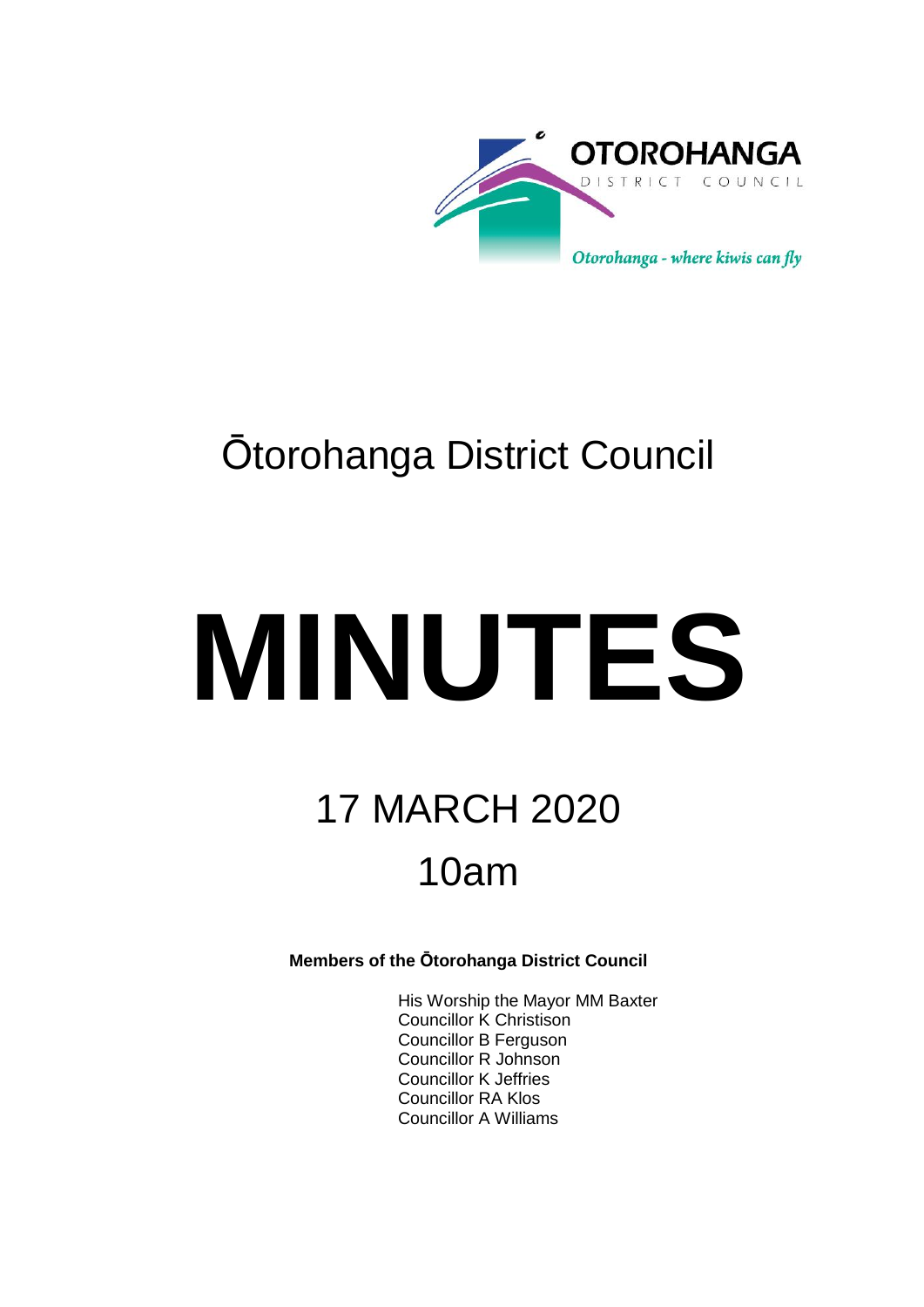#### **ŌTOROHANGA DISTRICT COUNCIL**

17 March 2020

Minutes of an ordinary meeting of the Ōtorohanga District Council held in the Council Chamber at 17 Maniapoto Street, Ōtorohanga on 17 March 2020 at 10am.

Tanya Winter **CHIEF EXECUTIVE**

## **MINUTES**

**ORDER OF BUSINESS:**

**PRESENT**

**IN ATTENDANCE**

**APOLOGY**

**REFLECTION / PRAYER / WORDS OF WISDOM** 

**DECLARATION OF INTEREST**

**CONFIRMATION OF MINUTES – ŌTOROHANGA DISTRICT COUNCIL – 18 FEBRUARY 2020 RECEIPT OF MINUTES – ŌTOROHANGA COMMUNITY BOARD – 4 MARCH 2020**

| r.<br>NE<br>ı | ⌒<br>'n<br>п<br>R.<br>,,<br>c<br>. . |  |
|---------------|--------------------------------------|--|
|               |                                      |  |

| <b>ITEM 52</b>           | <b>HIS WORSHIP THE MAYOR - VERBAL REPORT</b>                                                                     | $\mathbf{2}$            |
|--------------------------|------------------------------------------------------------------------------------------------------------------|-------------------------|
| <b>ITEM 53</b>           | <b>CHIEF EXECUTIVE REPORT 18 FEBRUARY - 16 MARCH 2020</b>                                                        | $\overline{2}$          |
| <b>ITEM 54</b>           | ELECTED MEMBERS ALLOWANCES AND REIMBURSMENT POLICY                                                               | 3                       |
| <b>ITEM 55</b>           | TE WAKA – SIX MONTHLY REPORT                                                                                     | 4                       |
| <b>ITEM 56</b>           | SUBMISSIONS ON THE REVIEW OF DOG CONTROL POLICY AND BYLAW                                                        | $\overline{\mathbf{3}}$ |
| <b>ITEM 57</b>           | <b>MANIAPOTO TREATY SETTLMENT LAND TRANSFER PROPOSAL</b>                                                         | 4                       |
| <b>ITEM 58</b>           | ROUTINE ENGINEERING REPORT ON WATER SERVICES & COMMUNITY FACILITIES - 5<br><b>NOVEMBER 2019 TO FEBRUARY 2020</b> |                         |
| <b>ITEM 59</b>           | ROUTINE ENGINEERING REPORT ON ROADING - NOVEMBER 2019 - FEBRUARY 2020                                            | 5                       |
| ITEM 60                  | <b>RECCOMENDATIONS FROM COMMUNITY BOARDS</b>                                                                     | 6                       |
| ITEM 61                  | <b>MATTERS REFERRED</b>                                                                                          | 6                       |
| <b>COUNCILLOR UPDATE</b> |                                                                                                                  | 6                       |

 **ITEM** PAGE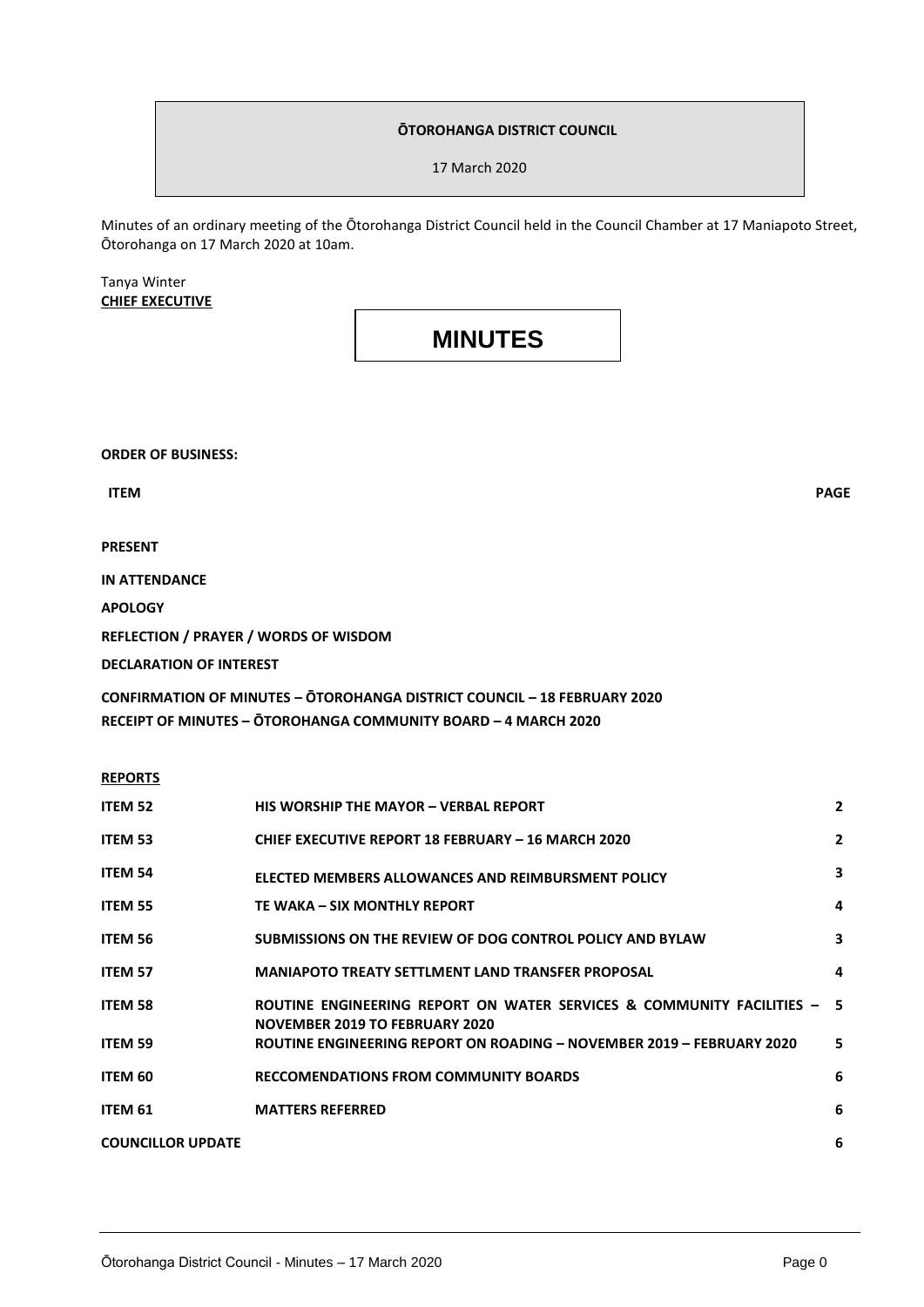#### **PRESENT**

His Worship the Mayor MM Baxter, Councillors K Christison, B Ferguson (attended at 10.45am), R Johnson, K Jeffries, RA Klos, P McConnell and A Williams

#### **IN ATTENDANCE**

Ms. T. Winter (Chief Executive), Messrs., A Loe (Group Manager Environment), G Bunn (Group Manager Corporate), Andreas Senger (Acting Group Manager Engineering), B O'Callaghan (Finance Manager), CA Tutty (Governance Supervisor) and Ms. T Ambury (Community and Economic Development Manager).

His Worship declared the meeting open and asked Councillors to give thought to those countries hit hard by the Corona Virus. He hoped that this country is not affected to the same extent.

#### **APOLOGY**

**RESOLVED** that the apology received from Councillor B Ferguson for lateness, be sustained. **HIS WORSHIP/COUNCILLOR MCCONNELL**

#### **REFLECTION / PRAYER / WORDS OF WISDOM**

Councillor McConnell recited words of hope and wisdom.

#### **DECLARATION OF CONFLICTS OF INTEREST**

His Worship asked members whether they had any declarations of conflicts of interest.

No declarations of conflicts of interest were received.

#### **CONFIRMATION OF MINUTES – ŌTOROHANGA DISTRICT COUNCIL – 18 FEBRUARY 2020**

**RESOLVED** that the Minutes of the meeting of the Ōtorohanga District Council held on 18 February 2020 be approved as a true and correct record of that meeting and the recommendations contained therein be adopted. **COUNCILLOR WILLIAMS/COUNCILLOR JOHNSON**

#### **MATTERS ARISING**

Councillor Williams referred to page 4, in particular the terms of reference for the Otorohanga District Council Risk and Assurance Committee, Item 3 – membership and requested that in order to be consistent, the individual names of the Risk and Assurance Committee members be included.

These being: His Worship the Mayor, Councillors Williams, Klos, and Jeffries.

#### **RECEIPT OF MINUTES – ŌTOROHANGA COMMUNITY BOARD – 4 MARCH 2020**

**RESOLVED** that the Minutes of the meeting of the Ōtorohanga Community Board held on 4 March 2020 be received. **COUNCILLOR MCCONNELL / COUNCILLOR CHRISTISON**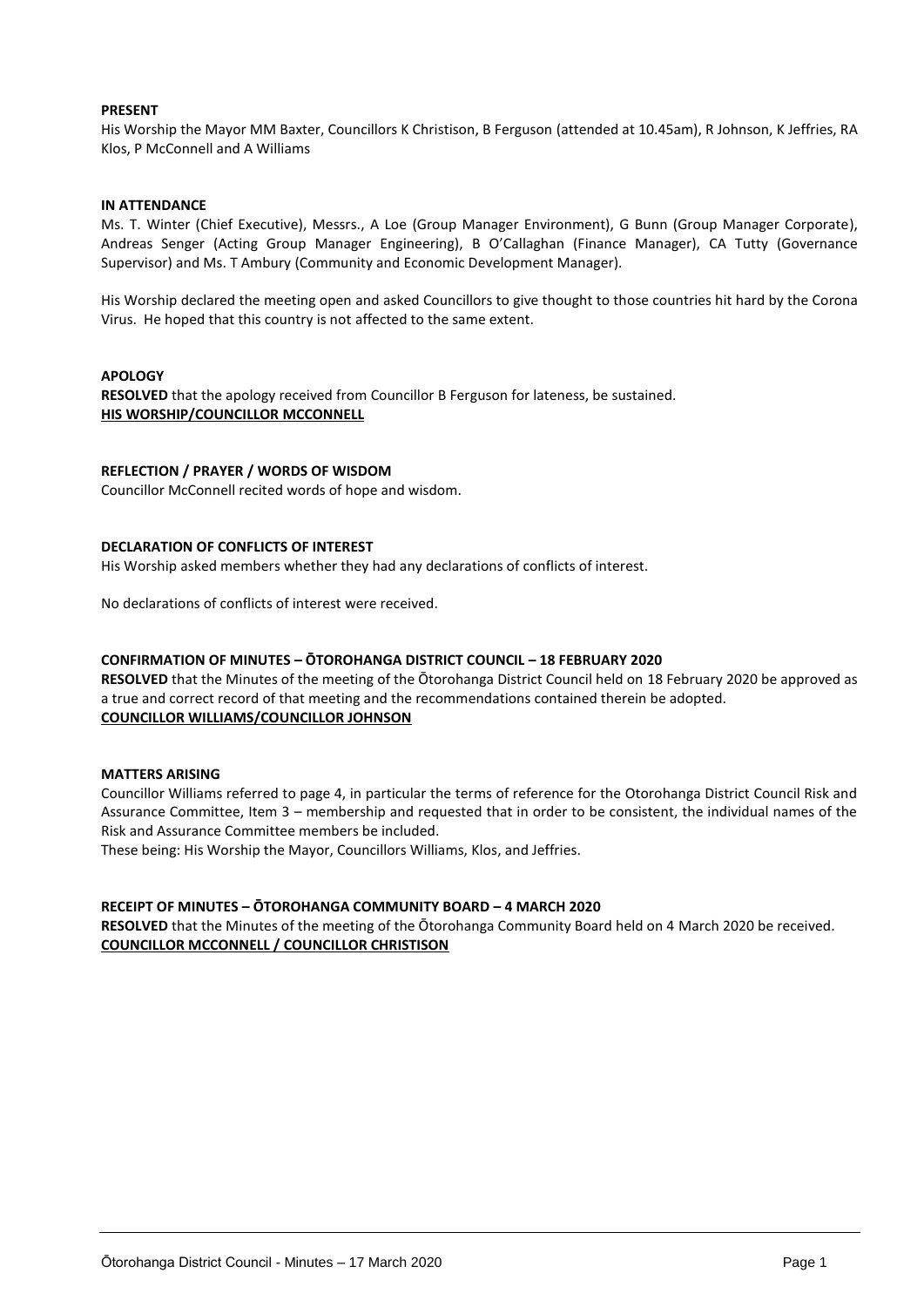#### **ITEM 52 HIS WORSHIP THE MAYOR - VERBAL REPORT**

His Worship reported on the various meetings / activities he had attended since the last Council meeting, these being:

- Attended ODDB meeting.
- Spoke at Lyceum Club.
- Met with one of his TUIA representatives.
- Attended the Mayoral Forum Retreat with other Mayors and Chief Executives of the Waikato Mayoral Forum to discuss the direction of the forum.
- Conference call with the Rt Hon Minister Mahuta.
- Attended a meeting of the Civil Defence Controllers appointment panel interviewing this Council's Chief Executive as a possible controller.
- Hosted a meeting between Iwi with the Chief Executive.
- Attended a meeting of the Thrive Advisory Board.
- Attended meetings of the Tihiroa and Waipa Rural Water Supply Schemes.
- Met with Delwyn representing the PGF to discuss the PGF applications from this District.
- Attended the Ranginui and Arohena Rural Water Supply Scheme meetings.
- Travelled to Wellington for the Mayoral Induction Workshop for Tuia.
- Attended the Rural and Provincial meeting with Councillor Johnson, Chief Executive Tanya Winter and Board Chair Neville Gadd.
- Attended the Powhiri of the first Tuia Wananga hosted in Ōtorohanga at Te Kotahitanga Marae.
- Spent time at the marae where he addressed the Rangitahi from around New Zealand.
- Met with Simon Appleton from Eastern Bridge.
- Met with a ratepayer.
- Attended the first of a series of engagements with Iwi in realtion to the LTP.
- Attended Council's first Risk and Assurance meeting with new Chair Mr. B Robertson.
- Treaty discussion meeting.
- Took part with other Elected Members in District Tour 1 covering the Eastern side of the District.
- Undertook travel as Chair of Mayors Taskforce for Jobs in covering Mayoral visits in the South Island including Dunedin City, Timaru, Ashburton and Waimate Districts.
- Met with Kim Linklater (Wintec Area Manager) to discuss construction courses, transition programmes and health.

**RESOLVED** that His Worship the Mayor's verbal report be received.

#### **HIS WORSHIP / COUNCILLOR JEFFRIES**

#### **ITEM 53 CHIEF EXECUTIVE REPORT 18 FEBRUARY – 16 MARCH 2020**

Caronavirus (COVID-19)

The Chief Executive reported that Council's Road Safety Coordinator (who is also Councils CDEM Welfare Manager) and herself are attempting to provide staff with a healthy and safe working environment. She reported that business continuity plans for critical services are being put in place since the confirmation that the Caronavirus is now a Pandemic.

The Chief Executive asked members to take her report as read and whether they had any questions on its content.

The following points were raised:

- The current approach used by Council in addressing angry customers.
- The trial of "working from home" undertaken by the Waikato Regional Council and Bay of Plenty Regional Council.
- Explanation by the Chief Executive of her reasons for attending several Community Group meetings. An opportunity to meet new people and encourage feedback for the Long Term Plan.
- Congratulations extended to the Chief Executive and those staff participating in the Aotearoa Bike Challenge month.
- Thanks to all those staff involved in presenting the Eastern District Tour

**RESOLVED** that the Chief Executive's report for the period 18 February 2020 – 16 March 2020 be received. **HIS WORSHIP / COUNCILLOR CHRISTISON**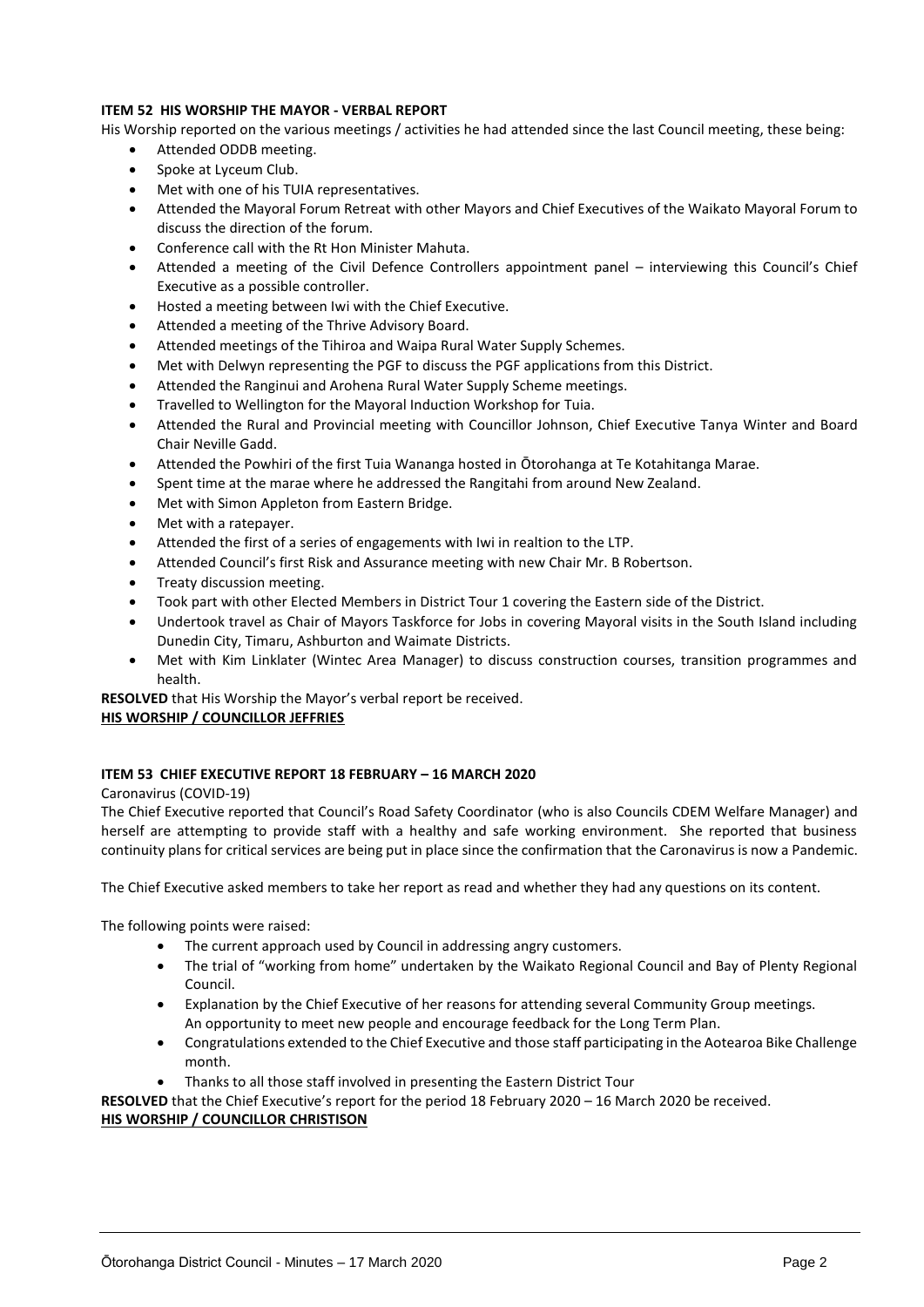#### **ITEM 54 ELECTED MEMBERS ALLOWANCES AND REIMBURSMENT POLICY**

The Group Manager Corporate referred members to his report presenting to Council for adoption the Elected Members Allowances and Reimbursements Policy.

He confirmed that this Policy applies directly to Elected Members.

During discussion the following issues were covered –

- Travel time allocation- minimum threshold of one hours travelling time.
- Communication Equipment payment of the base rental and Council related usage.
- Mileage for approved Council Business by an Elected Member will be paid up to the maximum rate per KM as set out in the current Remuneration Authority Determination.

**RESOLVED** that the Elected Members allowances and reimbursements policy be adopted.

#### **COUNCILLOR JEFFRIES / COUNCILLOR CHRISTISON**

#### **ITEM 56 SUBMISSIONS ON THE REVIEW OF DOG CONTROL POLICY AND BYLAW**

The Group Manager Environment referred members to his report advising that submissions have closed on the latest review of the Ōtorohanga District Dog Control Policy and Bylaw. He said Councillors must now consider the matters raised in the 17 Submissions received before deciding on the final content of the Policy.

Mrs. Carmen Smith presented her submission expanding on the issues raised by her, these being:

- 1. Does the proposed new site have river access as did the previous site.
- 2. Is there access to drinking water within the exercise area.
- 3. There are no trees to provide shelter for animals or owners, or the provision of seating for owners.
- 4. Will this area be "off lead".
- 5. Fence off the Walkway.
- 6. Noxious weeds to be kept under control.
- 7. Signage.
- 8. Provision of Rubbish Bins.

The Group Manager Environment then took members through the areas upon which submissions has been received:

#### AOTEA

Area Morison Road, Aotea – Playground area, to be included in the restricted areas.

This was supported by Council.

#### MANIAPOTO STREET, ŌTOROHANGA

 Dog owners be allowed to walk through the Main Street (Maniapoto Street) outside of business hours from 8am – 6pm.

 Additional signage be installed to advise dog owners that Main Street (Maniapoto Street) is a prohibited area. This was supported by Council.

#### REG BRETT RESERVE

- That the Reg Brett Reserve which now contains the Jim Barker Memorial Playground and other amenities should be a dog prohibited area.
- The current stopbank exercise area by Maniapoto Street be deleted from the schedule as the Stopbank Walkway runs across this area.

This was supported by Council.

#### WAIPA ESPLANADE

 Proposal to designate all the old landfill area as a dog exercise area as this field is easily accessed by vehicles, by cycle and foot. The area is already fenced off and the grass is regulary cropped under the new 'grass harvest" contract.

This was not fully supported by Council.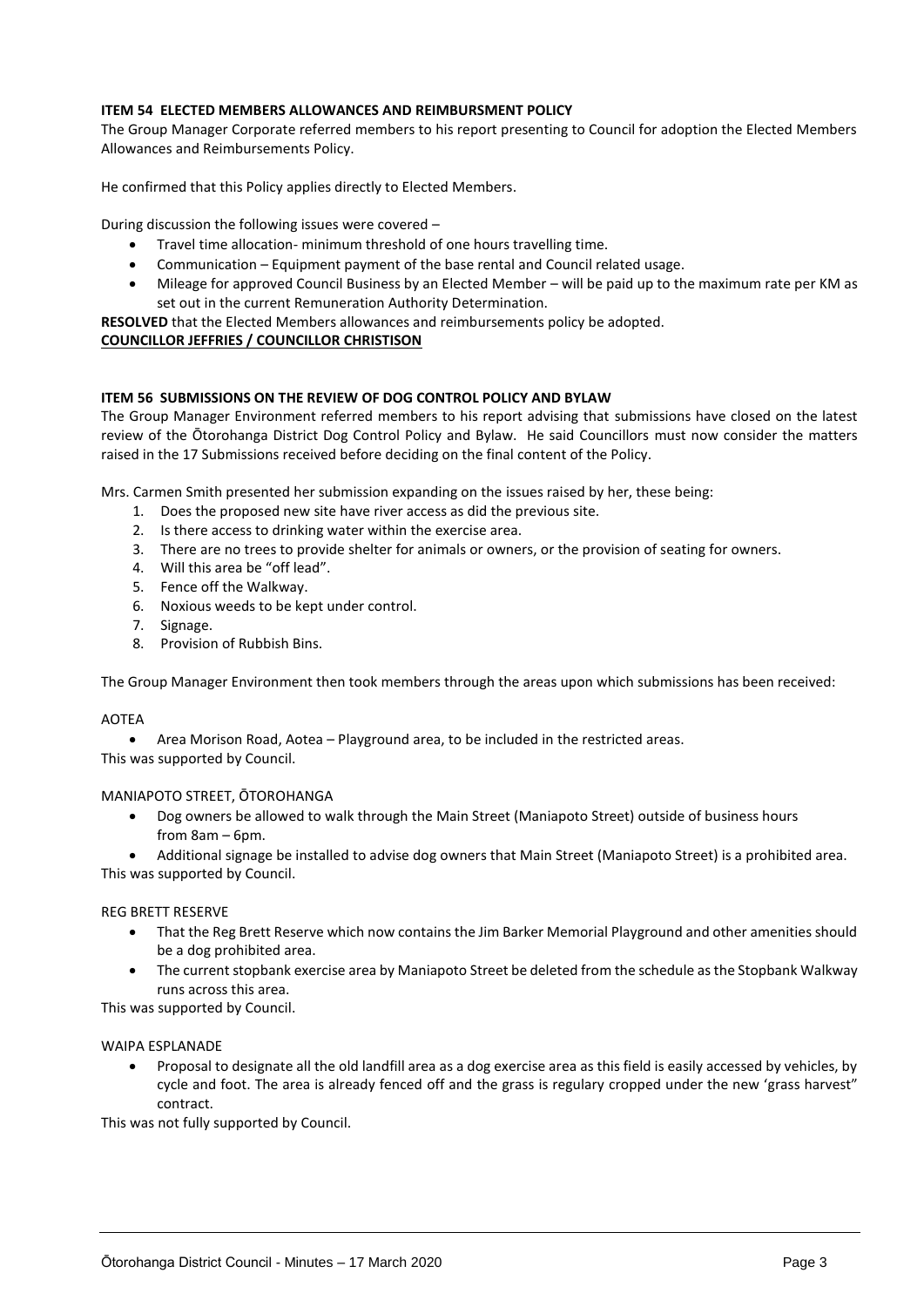During discussion on this proposal the following points were highilted:

- a. Grass Harvesting income .
- b. Preference given to the Lake Huiputea area rather than Waipa Esplanade.
- c. Perhaps retain the Waipa Esplanade area and for investigation to be carried out into the KiwiRail leased area adjacent to Lake Huiputea.
- d. The matter of whether it is advisable to provide rubbish recepticles.
- e. The cost of fencing and signage for the Waipa Esplanade area.
- f. Cost of fencing around \$3000 for the Lake Huiputea area.
- g. No appetite to increase Dog Control Fees.
- h. The sum of \$4000 has been allowed for establishment costs for whatever proposal.

#### **RESOLVED** that

- 1. The report and submissions on the Review of the Ōtorohanga District Dog Control Policy and Bylaw be received and,
- 2. That staff investigate options including costs for creating 'Off Leash' dog exercise areas in Ōtorohanga and bring these back to Council in April 2020.

#### **HIS WORSHIP / COUNCILLOR FERGUSON**

#### **ITEM 55 TE WAKA SIX-MONTHLY REPORT**

Representatives from Te Waka, Waikato Regional Economic Development Agency Ms. Kerry Coulter, Michelle Hollands and Mr. Michael Bassett-Foss attended the meeting. Mr Dallas Fisher (Chair of the Board) could not attend as he is unwell. The purpose of their report was to inform Elected Members of the results of key performance targets along with the other activities of Te Waka over the period 1 July – 31 December 2019.

Members were informed that Te Waka's role is to lead, enable and connect with its objectives being:

- Lift economic performance across the Waikato region.
- Attract, retain and grow investment, talent and business across the region.
- Champion and lead the region's collective voices for economic and business needs and opportunities.

His Worship expressed Council's thanks to the representatives for their presentation and extended Council's best wishes to Mr. Dallas Fisher for a speedy recovery.

**RESOLVED** that the Six-Monthly report from Te Waka for the period 1 July – 31 December 2019 be received. **HIS WORSHIP / COUNCILLOR CHRISTISON**

#### **LUNCH ADJOURNMENT RESOLVED** that Council adjourn for lunch at 12.35pm **HIS WORSHIP / COUNCILLOR WILLIAMS**

**RESOLVED** that Council reconvene the meeting at 1.10pm **HIS WORSHIP / COUNCILLOR WILLIAMS**

#### **ITEM 57 NGĀTI MANIAPOTO TREATY SETTLEMENT LAND TRANSFER PROPOSAL**

Council's Community and Economic Development Manager referred members to her report advising that Te Arawhiti require a resolution from Council to enable the transfer of Huiputea to be included in the drafting of the settlement deed between Ngati Maniapoto and the Crown. Ngāti Maniapoto are also seeking Council support to proceed with the Kakamutu land parcel described in her report to be transferred to Ngāti Maniapoto, subject to Council completing the appropriate due diligence to confirm this can be completed.

The Community and Economic Development Manager outlined the two sites being considered for transfer to Ngāti Maniapoto.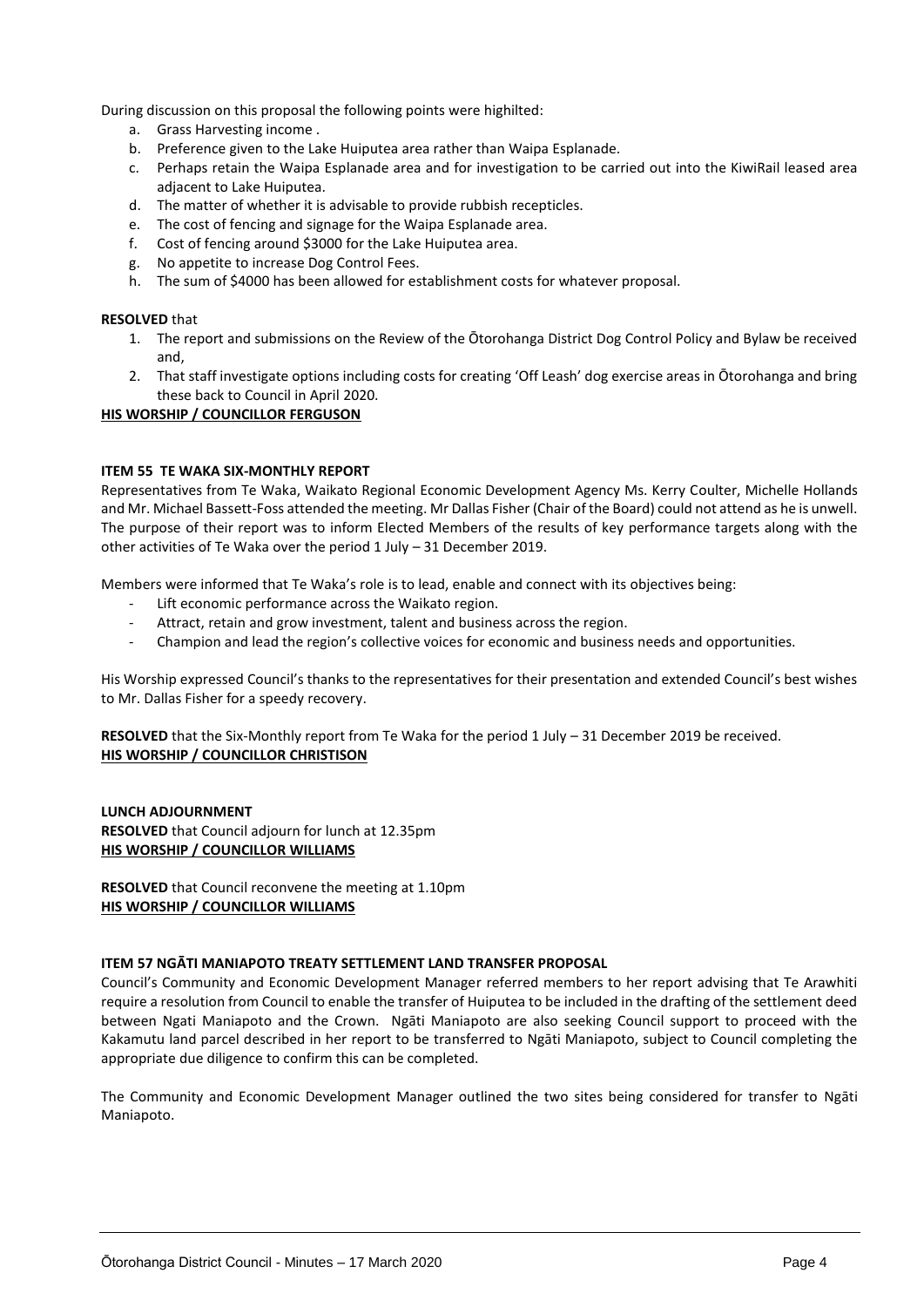**RESOLVED** that Council:

1. Recognises the cultural and historical significance of Huipūtea to Ngāti Maniapoto, and resolves to;

a) Transfer the Huipūtea Historic and Local Purpose Reserve (Lots 3 and 4 Deposited Plan South Auckland 62786 held in records of title SA51C/899 and SA51C/898) to the Maniapoto Post Settlement Governance Entity through a sale and purchase agreement.

b) Complete the sale of the reserve to Ngāti Maniapoto within 5 years of the settlement date as set out in the Maniapoto Claims Settlement Act, when it becomes law.

c) Ask the Crown, through the Maniapoto Claims Settlement Act, to facilitate the transfer to Ngāti Maniapoto of the Huipūtea Historic and Local Purpose Reserve by overriding certain provisions of the Reserves Act 1977.

d) The land being classified as Huipūtea Local Purpose (Historic) Reserve after the transfer has been completed.

e) Ngāti Maniapoto being responsible for management and administration of the Huipūtea Local Purpose (Historic) Reserve after the transfer has been completed, and there would be no requirement for a Reserve Management Plan to be completed.

2. Recognises the cultural and historical significance of Kākāmutu to Ngāti Maniapoto, and resolves to;

a) Transfer the Kākāmutu property to the Maniapoto Post Settlement Governance Entity (Lot 4 Deposited Plan South Auckland 8279 held in record of title SA60C/475) through a sale and purchase agreement within 5 years of the settlement date as set out in the Maniapoto Claims Settlement Act, when it becomes law, subject to;

b) Council completing the appropriate legal investigations to satisfy lawfully being able to complete the transfer of ownership to the Maniapoto Post Settlement Governance Entity through a sale and purchase agreement.

3. Resolves to; fulfil any requirements for consultation prior to proceeding with the transfer process to the Maniapoto Post Settlement Governance Entity as required by Council's Significance and Engagement Policy. **COUNCILLOR KLOS / COUNCILLOR JEFFRIES**

#### **ITEM 58 ROUTINE ENGINEERING REPORT ON WATER SERVICES & COMMUNITY FACILITIES – NOVEMBER 2019 TO FEBRUARY 2020**

Councils Services Manager referred members to his report the purpose of which is to provide information on the activities of the Water Services and Community Facilities department for the last quarter from 30 November 2019 to 29 February 2020.

The Acting Group Manager Engineering acknowledged the tiresome work carried out recently by the Water Services Team during difficult conditions.

Councillor McConnell informed members that he has also received positive feedback on water supply issues. **RESOLVED** that the information presented to Council in the Services Managers report be received. **COUNCILLOR MCCONNELL / COUNCILLOR JEFFRIES**

#### **ITEM 59 ROUTINE ENGINEERING REPORT ON ROADING – NOVEMBER 2019 TO FEBRUARY 2020**

The Acting Group Manager Engineering referred members to this report on routine Roading matters for the period November 2019 to February 2020.

He asked members to take the report as read and queried whether they had any questions on its content.

#### **Contract C1063 – Huiputea Drive – Lowering and Associated Car Park and Stormwater Works**

The Acting Group Manager Engineering reported that Council staff are still in contact with KiwiRail, and at the present time the lowering of the road will not take place right now. Other auxiliary works such as Stormwater, Kerbing, etc will carry on in order to progress the contract.

During discussion the brilliant Otewa School signage was raised and it was queried whether this would apply to the Mahihi School. The Acting Group Manager Engineering replied that further options and costs will be presented to Council in the near future.

A request was also made for the appropriate people who check Car-Seats to be in attendance at the Arohena Play Centre in the near future.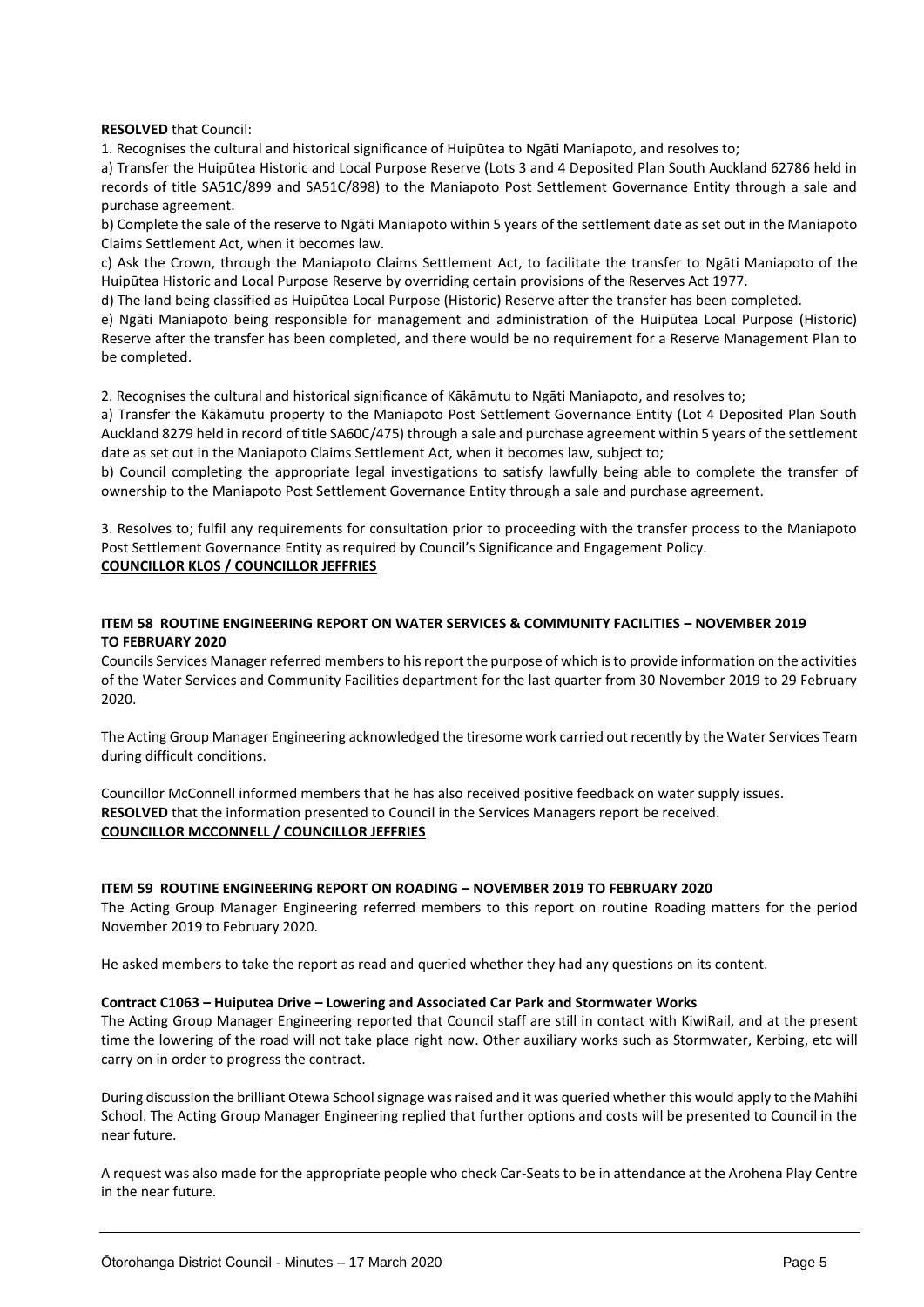#### **RESOLVED** that the Routine Engineering Report on Roading for the period November 2019 to February 2020 be received. **COUNCILLOR MCCONNELL / COUNCILLOR FERGUSON**

#### **ITEM 60 RECCOMENDATIONS FROM COMMUNITY BOARDS**

**RESOLVED** that the resolution noted hereunder by the Ōtorohanga Community Board be adopted by Council.

#### *ŌTOROHANGA COMMUNITY BOARD – 4 MARCH 2020*

*Resolved that The Ōtorohanga Community Board recommends to Council that the Terms of Reference for Governance delegations to the Ōtorohanga Community Board be approved with the following amendments:*

#### *Delegated Powers*

*a) Amend bullet point 1 to read "To maintain the governance of services provided by the Council within the Community Board's area."* 

*b) Remove bullet point 5. "To undertake any other responsibilities that are delegated to it by Council". CHAIR / MR. COVENTRY* 

#### **COUNCILLOR CHRISTISON / COUNCILLOR MCCONNELL**

#### **ITEM 61 MATTERS REFERRED**

#### **Introduction of 'Smoke Free areas'**

Members were informed that it was the intention to bring this Draft Policy to Council however, it has now been agreed that the Draft Policy be placed before meetings of the Ōtorohanga and Kawhia Community Boards prior to come to Council.

#### **Occupancy Policies**

Members were informed that more work is to be carried out by Staff then the matter will be brought to Council in April, in a Workshop situation.

#### **COUNCILLOR UPDATE**

Councillor Johnson

Attended the following:

- Rural and Provincial Sector meeting in Wellington along with His Worship, Chief Executive and OCB Chair. He said he found the meeting very useful and referred to the following issues;
	- o Forestry Damage caused to roads at harvest time secure funding.
	- o Fresh Water Reforms Expect more input from Central Government.
	- o Container return schemes.
- Roading Efficiency Group.
- Opening of Children's Cycle-Way at Reg Brett Reserve.
- Rural Water regulation meeting.

#### Councillor Williams

Attended the following:

- Tihiroa Water Supply Committee meeting.
- Waikato District Health Board.
- Zone 2 meeting in Tauranga.
- Te Kawa Hall meeting representing Council.
- Risk and Assurance Committee meeting.
- Treaty Discussion.
- Roading Efficiency Group.
- Pokai at Makatu Marae.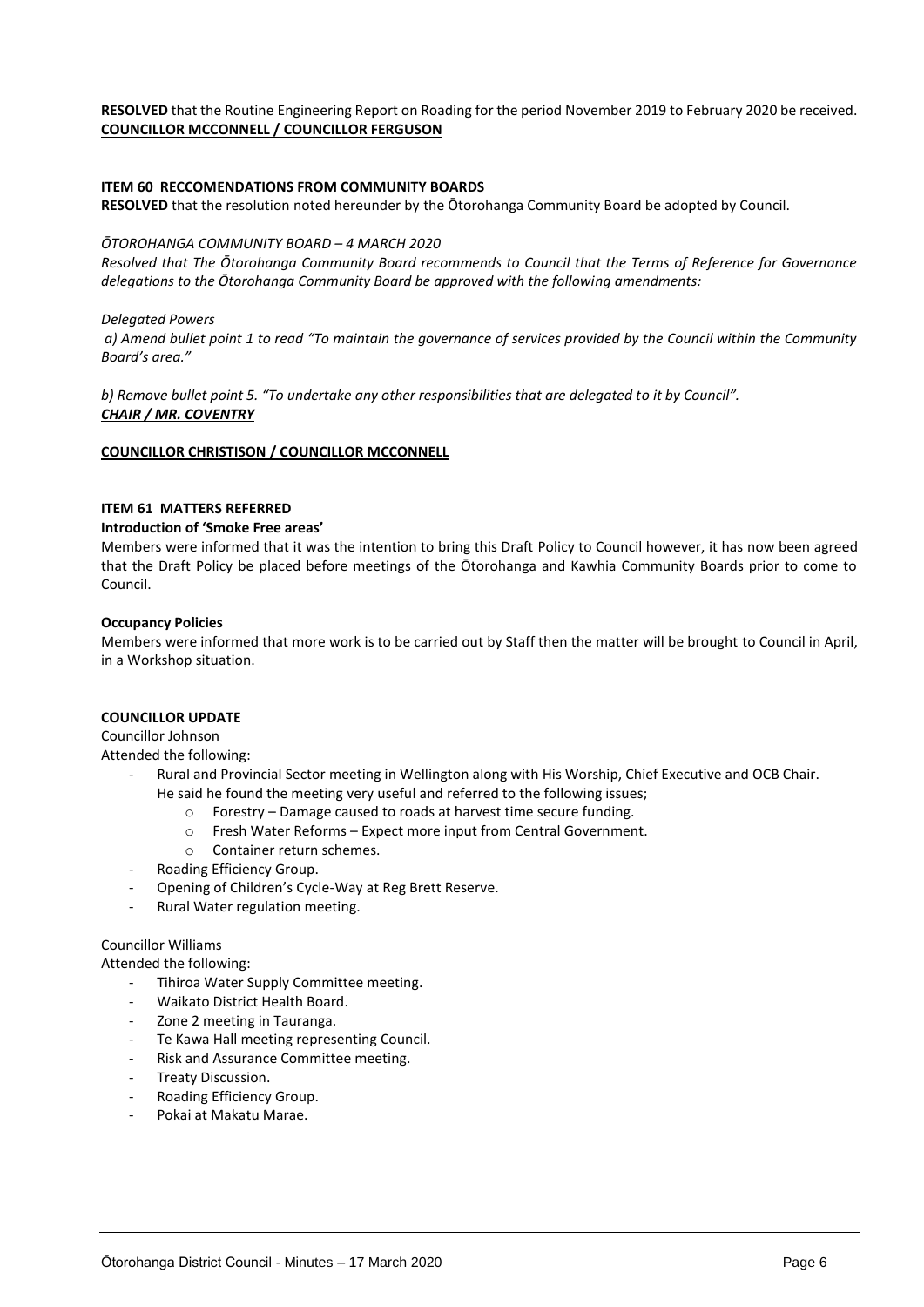#### Councillor Klos

Attended the following:

- Ranginui Water Supply Meeting re ownership of the scheme.
- Risk and Assurance Committee meeting.
- Council District Tour Eastern.

Councillor Klos expressed disappointment at not receiving Council papers by mail for this meeting until yesterday afternoon.

#### Councillor Jeffries

Attended the following:

- Kawhia Quiz Night.
- Awaroa Sports Day.
- Risk and Assurance meeting.
- Workshop regarding Treaty Claims
- Council District Tour Eastern

#### Councillor Christison

Attended the following:

- Kids Day and associated Sponsorship.
- Ōtorohanga District Development Board meeting.
- Ōtorohanga Support House meeting
- Council District Tour Eastern
- Roading Efficiency Group.

Councillor Ferguson

Attended the following:

**TARGA Rally** 

#### Councillor McConnell

Councillor McConnell referred to Service Requests and the fact that only an automated reply is received. He requested some follow up with relevant timeframes.

#### Resignation

Councillor McConnell addressed Council tendering his resignation from Council and extending his thanks to Councillors and Staff for their support during his terms on Council, which he has really enjoyed.

His Worship replied that he really appreciated Councillor McConnell's commitment and his persistent efforts on behalf of the Otorohanga Community Board. He wished him all the best for the future.

His Worship presented Councillor McConnell with a token of thanks and Certificate of appreciation.

Councillor Jeffries said he became aware of Councillor McConnell with his input into Community Rugby and Bowls. He said people are certainly aware of his presence in the Council and he will be missed.

Councillor Johnson reiterated the above comments and said he has enjoyed working with Councillor McConnell. He said he is very popular within the Community and wished him all the very best for the future.

Councillor Ferguson said he was able to relate well to Councillor McConnell and wished him all the very best for the future.

Councillor Klos said she always insisted on calling Councillor McConnell by his correct name rather than 'Porky'. She was pleased that he helped her in her endeavor to provide a toilet facility at the Waipapa Reserve. Councillor Klos said she will miss Councillor McConnell.

Councillor Christison reported that she had often curbed Councillor McConnell's passion and that they did not always agree however, Councillor McConnell did believe in her. She said she will miss him very much.